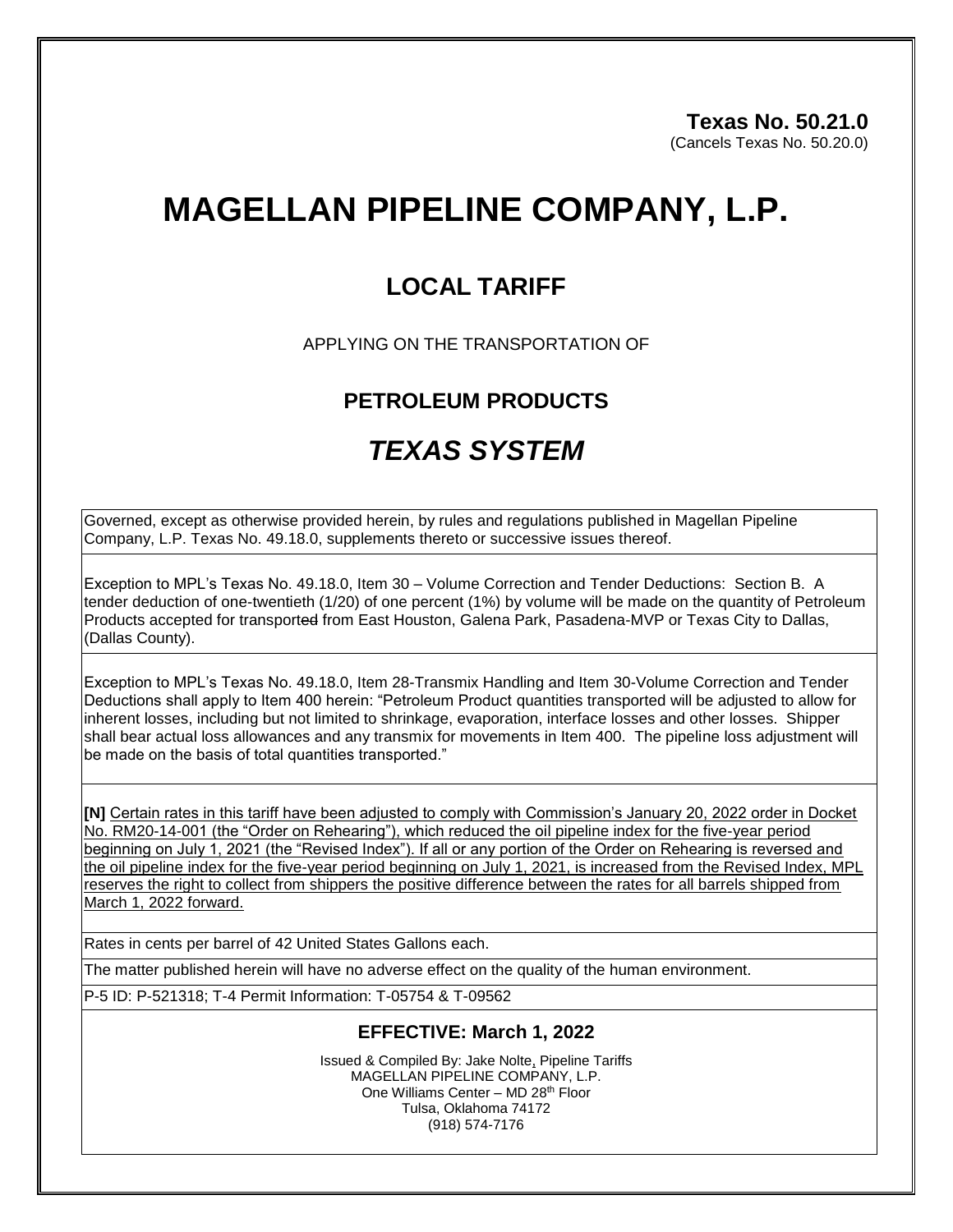|                             |                                                              | [U] Unchanged. All rates on this page are unchanged, unless otherwise noted.<br>All Rates are for pipeline transportation only. |                    |
|-----------------------------|--------------------------------------------------------------|---------------------------------------------------------------------------------------------------------------------------------|--------------------|
| (Rates in Cents per Barrel) |                                                              |                                                                                                                                 |                    |
| <b>ITEM NO.</b>             | <b>FROM</b>                                                  | TO                                                                                                                              | <b>RATE</b>        |
|                             |                                                              | DALLAS, (Dallas County)                                                                                                         | 191.74             |
| 160                         | <b>EAST HOUSTON</b><br>(Harris County)                       | EAST HOUSTON - MAGELLAN, (Harris County)                                                                                        | 30.98              |
|                             |                                                              | EAST HOUSTON - V-TEX JCT., (Harris County)                                                                                      | 30.98              |
|                             |                                                              | FROST, (Navarro County)                                                                                                         | 181.38             |
|                             |                                                              | MIDLAND, (Midland County)                                                                                                       | 417.81             |
|                             |                                                              | ODESSA, (Ector County)                                                                                                          | 417.81             |
|                             |                                                              | TYE (ABILENE), (Taylor County)                                                                                                  | 417.81             |
|                             |                                                              | WEST FT. WORTH, (Tarrant County)                                                                                                | 192.71             |
| 170                         | <b>GALENA PARK</b><br>(Harris County)                        | DALLAS, (Dallas County)                                                                                                         | 191.74             |
|                             |                                                              | EAST HOUSTON - MAGELLAN, (Harris County)                                                                                        | 30.98              |
|                             |                                                              | EAST HOUSTON - V-TEX JCT., (Harris County)                                                                                      | 30.98              |
|                             |                                                              | FROST, (Navarro County)                                                                                                         | 181.38<br>417.81   |
|                             |                                                              | MIDLAND, (Midland County)<br>ODESSA, (Ector County)                                                                             | 417.81             |
|                             |                                                              | TYE (ABILENE), (Taylor County)                                                                                                  | 417.81             |
|                             |                                                              | WEST FT. WORTH, (Tarrant County)                                                                                                | 192.71             |
|                             |                                                              |                                                                                                                                 |                    |
| 180                         | <b>EAST HOUSTON</b><br><b>GALENA PARK</b><br>(Harris County) | HEARNE, (Robertson County)                                                                                                      | 177.01             |
|                             |                                                              | PASADENA-MOTIVA, (HARRIS COUNTY)                                                                                                | 36.89              |
|                             |                                                              | REAGAN, (Falls County)                                                                                                          | 190.83             |
|                             |                                                              | WACO, (McLennan County)                                                                                                         | 179.20             |
| 200                         | <b>EAST HOUSTON</b><br><b>GALENA PARK</b><br>(Harris County) | EL PASO-MPL, (El Paso County)                                                                                                   | 434.83             |
|                             | TEXAS CITY, TX                                               | PASADENA, TX, (Harris County) [N] [Note 1]                                                                                      | 30.29              |
| 400                         | (Galveston County)                                           | GALENA PARK JCT., (Harris County)                                                                                               | 56.65              |
| 410                         | <b>TEXAS CITY, TX</b><br>(Galveston County)                  | DALLAS, (Dallas County)                                                                                                         | 222.03             |
|                             |                                                              | EAST HOUSTON - MAGELLAN (Harris County)                                                                                         | 73.91              |
|                             |                                                              | EAST HOUSTON - V-TEX JCT., (Harris County)                                                                                      | 73.91              |
|                             |                                                              | EL PASO-MPL, (El Paso County)                                                                                                   | 465.12             |
|                             |                                                              | FROST, (Navarro County)                                                                                                         | 211.67             |
|                             |                                                              |                                                                                                                                 |                    |
|                             |                                                              | HEARNE, (Robertson County)                                                                                                      | 207.30             |
|                             |                                                              | MIDLAND, (Midland County)                                                                                                       | 448.10             |
|                             |                                                              | ODESSA, (Ector County)                                                                                                          | 448.10             |
|                             |                                                              | REAGAN, (Falls County)                                                                                                          | 221.12             |
|                             |                                                              | TYE (ABILENE), (Taylor County)                                                                                                  | 448.10             |
|                             |                                                              | WACO, (McLennan County)                                                                                                         | 209.49             |
|                             |                                                              | <b>WEST FT. WORTH, (Tarrant County)</b>                                                                                         | 223.00             |
| 500                         | PASADENA-MVP, TX<br>(Harris County)                          | DALLAS, (Dallas County)                                                                                                         | 191.74             |
|                             |                                                              | EAST HOUSTON - MAGELLAN, (Harris County)                                                                                        | $[D]$ 58.37        |
|                             |                                                              | EAST HOUSTON - V-TEX JCT., (Harris County)                                                                                      | $[D]$ 58.37        |
|                             |                                                              | EL PASO-MPL, (El Paso County)                                                                                                   | 434.83             |
|                             |                                                              | FROST, (Navarro County)                                                                                                         | 181.38             |
|                             |                                                              | GALENA PARK JCT., (Harris County)                                                                                               | [ <b>D</b> ] 27.39 |
|                             |                                                              | HEARNE, (Robertson County)                                                                                                      | 177.01             |
|                             |                                                              | MIDLAND, (Midland County)                                                                                                       | 417.81             |
|                             |                                                              | ODESSA, (Ector County)                                                                                                          | 417.81             |
|                             |                                                              | REAGAN, (Falls County)                                                                                                          | 190.83             |
|                             |                                                              | TYE (ABILENE), (Taylor County)                                                                                                  | 417.81             |
|                             |                                                              | WACO, (McLennan County)                                                                                                         | 179.20             |
|                             |                                                              | WEST FT. WORTH, (Tarrant County)                                                                                                | 192.71             |